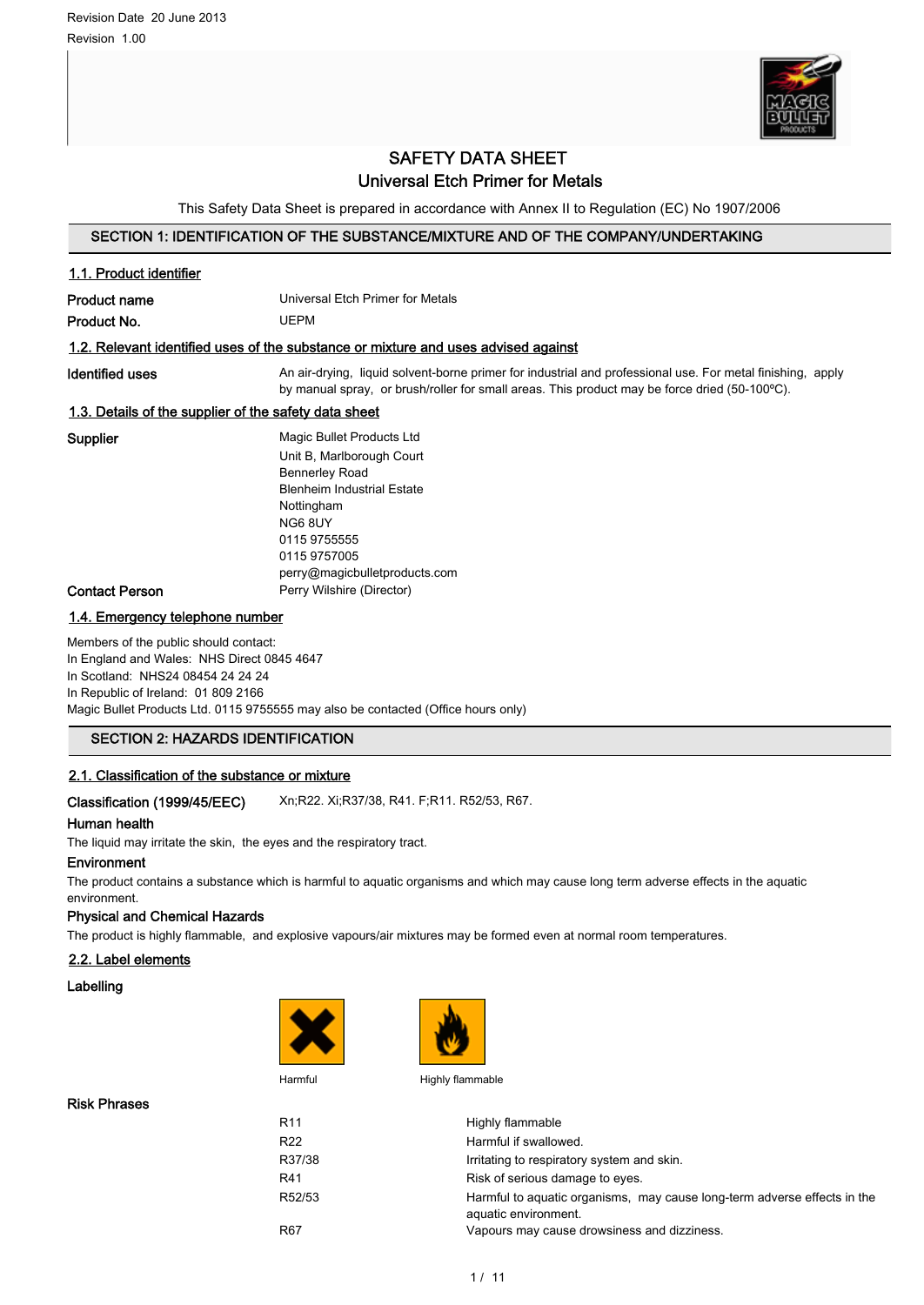# Safety Phrases

| S9              | Keep container in a well-ventilated place.                                                       |
|-----------------|--------------------------------------------------------------------------------------------------|
| S <sub>16</sub> | Keep away from sources of ignition - No smoking.                                                 |
| S33             | Take precautionary measures against static discharges.                                           |
| S <sub>23</sub> | Do not breathe vapour/spray.                                                                     |
| S38             | In case of insufficient ventilation, wear suitable respiratory equipment.                        |
| S24/25          | Avoid contact with skin and eyes.                                                                |
| S37/39          | Wear suitable gloves and eye/face protection.                                                    |
| S <sub>26</sub> | In case of contact with eyes, rinse immediately with plenty of water and seek<br>medical advice. |
| S61             | Avoid release to the environment. Refer to special instructions/safety data<br>sheets.           |
| P <sub>14</sub> | Contains FORMALDEHYDE %. May produce an allergic reaction.                                       |

# 2.3. Other hazards

This product does not contain any PBT or vPvB substances.

SECTION 3: COMPOSITION/INFORMATION ON INGREDIENTS

# 3.2. Mixtures  $\,$  PROPAN-2-OL  $\,$  10 - 25%  $\,$ CAS-No.: 67-63-0 EC No.: 200-661-7 Classification (67/548/EEC) F;R11 Xi;R36 R67 Classification (EC 1272/2008) Flam. Liq. 2 - H225 Eye Irrit. 2 - H319 STOT Single 3 - H336 Registration Number: 01-2119457558-25 ETHANOL 10 - 25% CAS-No.: 64-17-5 EC No.: 200-578-6 Classification (67/548/EEC) F;R11 Classification (EC 1272/2008) Flam. Liq. 2 - H225 BUTANOL-norm 10 - 25% CAS-No.: 71-36-3 EC No.: 200-751-6 Classification (67/548/EEC) R10 Xn;R22 Xi;R37/38,R41 R67 Classification (EC 1272/2008) Flam. Liq. 3 - H226 Acute Tox. 4 - H302 Skin Irrit. 2 - H315 Eye Dam. 1 - H318 STOT Single 3 - H335 STOT Single 3 - H336 Registration Number: 01-2119484630-38-xxxx 1-METHOXY-2-PROPANOL 2000 12000 12000 12000 12000 12000 12000 12000 12000 12000 12000 12000 12000 12000 12000 1 CAS-No.: 107-98-2 EC No.: 203-539-1 Classification (67/548/EEC) R10 R67 Classification (EC 1272/2008) Flam. Liq. 3 - H226 STOT Single 3 - H336 Registration Number: 01-2119457435-35-xxxx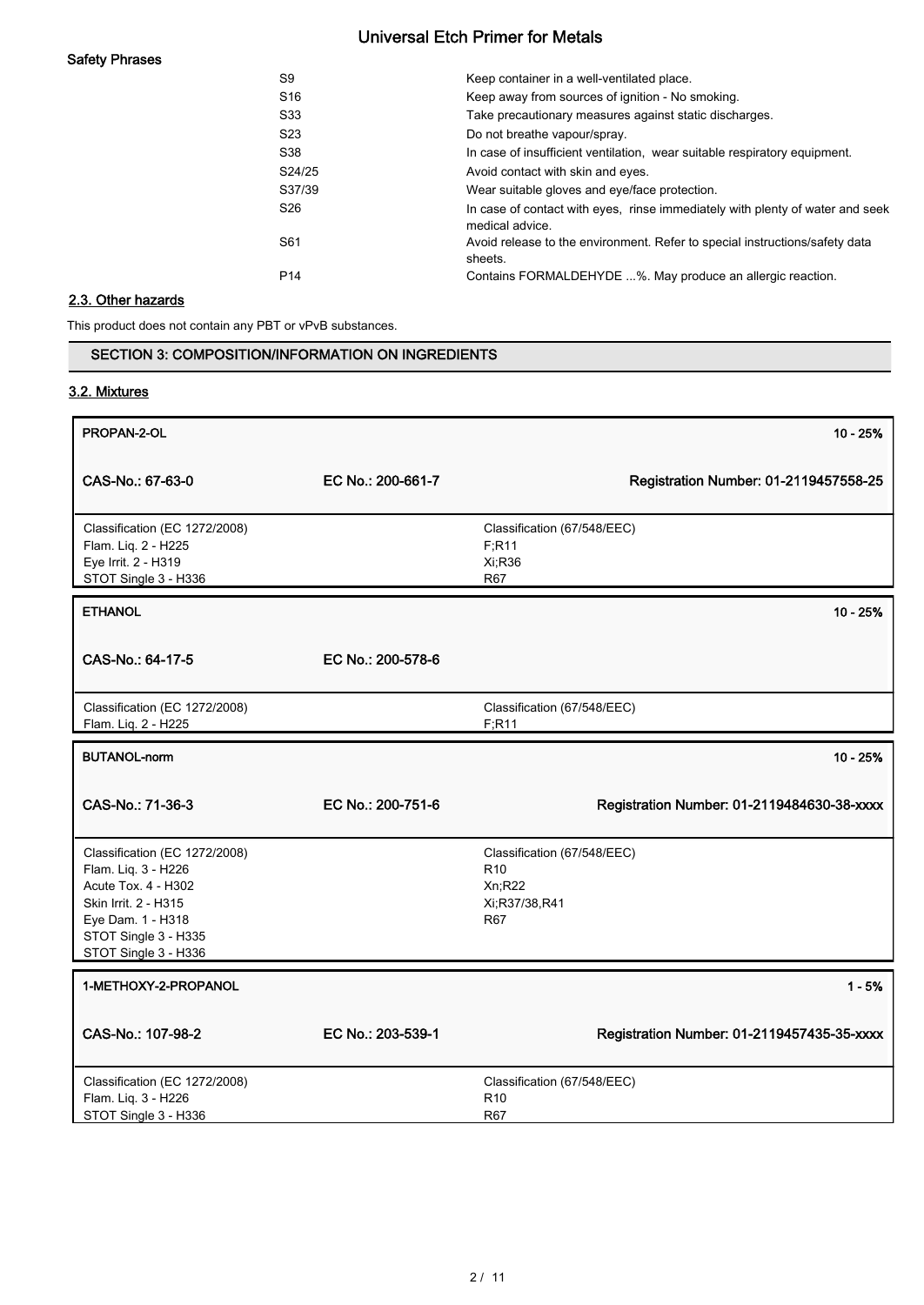| <b>ZINC BORATE</b>                                                                  |                   | $1 - 2.5%$                               |
|-------------------------------------------------------------------------------------|-------------------|------------------------------------------|
|                                                                                     |                   |                                          |
| CAS-No.: 51201-70-8                                                                 | EC No.:           |                                          |
| Classification (EC 1272/2008)<br>Aquatic Acute 1 - H400<br>Aquatic Chronic 1 - H410 |                   | Classification (67/548/EEC)<br>N;R50/53. |
| <b>ISO-BUTANOL</b>                                                                  |                   | $1 - 5%$                                 |
|                                                                                     |                   |                                          |
| CAS-No.: 78-83-1                                                                    | EC No.: 201-148-0 | Registration Number: 01-2119484609-23    |
| Classification (EC 1272/2008)                                                       |                   | Classification (67/548/EEC)              |
| Flam. Liq. 3 - H226<br>Skin Irrit. 2 - H315                                         |                   | R <sub>10</sub><br>Xi;R37/38,R41         |
| Eye Dam. 1 - H318                                                                   |                   | R67                                      |
| STOT Single 3 - H335<br>STOT Single 3 - H336                                        |                   |                                          |
| <b>METHANOL</b>                                                                     |                   | $1 - 2.9%$                               |
|                                                                                     |                   |                                          |
| CAS-No.: 67-56-1                                                                    | EC No.: 200-659-6 | Registration Number: 01-2119433307-44    |
| Classification (EC 1272/2008)                                                       |                   | Classification (67/548/EEC)              |
| Flam. Liq. 2 - H225<br>Acute Tox. 3 - H301                                          |                   | F; R11<br>T;R23/24/25,R39/23/24/25       |
| Acute Tox. 3 - H311                                                                 |                   |                                          |
| Acute Tox. 3 - H331                                                                 |                   |                                          |
| STOT Single 1 - H370                                                                |                   |                                          |
| <b>PHENOL</b>                                                                       |                   | $0.1 - 1%$                               |
| CAS-No.: 108-95-2                                                                   | EC No.: 203-632-7 |                                          |
| Classification (EC 1272/2008)                                                       |                   | Classification (67/548/EEC)              |
| Acute Tox. 3 - H301<br>Acute Tox. 3 - H311                                          |                   | Muta. Cat. 3;R68<br>T:R23/24/25          |
| Acute Tox. 3 - H331                                                                 |                   | C; R34                                   |
| Skin Corr. 1B - H314                                                                |                   | Xn;R48/20/21/22                          |
| Muta. 2 - H341<br>STOT Rep. 2 - H373                                                |                   |                                          |
| <b>FORMALDEHYDE %</b>                                                               |                   | $0.1 - 1%$                               |
|                                                                                     |                   |                                          |
| CAS-No.: 50-00-0                                                                    | EC No.: 200-001-8 |                                          |
| Classification (EC 1272/2008)                                                       |                   | Classification (67/548/EEC)              |
| Acute Tox. 3 - H301<br>Acute Tox. 3 - H311                                          |                   | Carc. Cat. 3,R40<br>T;R23/24/25          |
| Acute Tox. 3 - H331                                                                 |                   | C; R34                                   |
| Skin Corr. 1B - H314                                                                |                   | R43                                      |
| Skin Sens. 1 - H317                                                                 |                   |                                          |
| Carc. 2 - H351<br>STOT Single 3 - H335                                              |                   |                                          |
| The Full Text for all R-Phrases and Hazard Statements are Displayed in Section 16.  |                   |                                          |

# Ingredient notes

Substances presenting a health or environmental hazard within the meaning of the Dangerous Substances Directive 67/548/EEC or Regulation (EC) No. 1272/2008, assigned a Community workplace exposure limit, classified as PBT/vPvB or included in the Candidate List.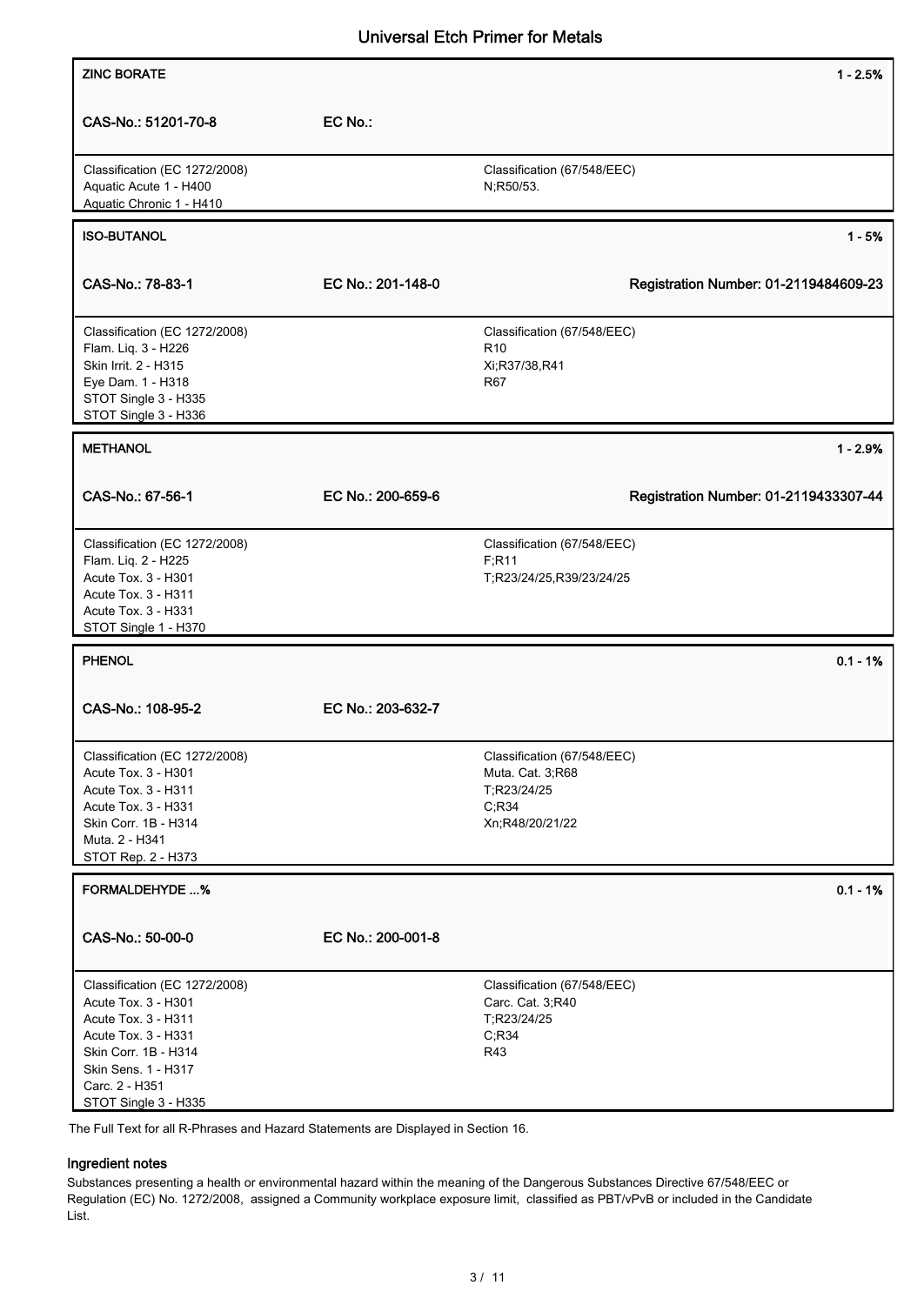# Composition Comments

The data shown are in accordance with the latest EC Directives.

# SECTION 4: FIRST AID MEASURES

## 4.1. Description of first aid measures

#### General information

In all cases of doubt, or when symptoms persist, seek medical attention. Never give anything by mouth to an unconscious person. If unconscious place in recovery position and seek medical advice.

#### Inhalation

Remove to fresh air, keep patient warm and at rest.

If breathing is irregular or stopped, administer artificial respiration.

#### Ingestion

If accidentally swallowed rinse the mouth with plenty of water (only if the person is conscious) and obtain immediate medical attention. Keep at rest. Do NOT induce vomiting.

#### Skin contact

Remove contaminated clothing.

Wash skin thoroughly with soap and water or use recognised skin cleanser.

Do NOT use solvents or thinners.

## Eye contact

Remove contact lenses, irrigate copiously with clean, fresh water, holding the eyelids apart for at least 10 minutes and seek immediate medical advice.

## 4.2. Most important symptoms and effects, both acute and delayed

#### Inhalation.

In case of overexposure, organic solvents may depress the central nervous system causing dizziness and intoxication, and at very high concentrations unconsciousness and death.

#### Ingestion

Ingestion may cause nausea, diarrhoea and vomiting.

# Skin contact

Prolonged or repeated contact with skin may cause soreness, irritation or dry skin due to a defatting action.

# Eye contact

The liquid splashed in the eyes may cause irritation and reversible damage.

# 4.3. Indication of any immediate medical attention and special treatment needed

No specific first aid measures noted.

# SECTION 5: FIREFIGHTING MEASURES

## 5.1. Extinguishing media

## Extinguishing media

recommended: alcohol resistant foam, CO2, powders, water spray/mist

# Unsuitable extinguishing media

Do not use water jet as an extinguisher, as this will spread the fire.

# 5.2. Special hazards arising from the substance or mixture

## Unusual Fire & Explosion Hazards

Fire will produce dense black smoke. Exposure to decomposition products may cause a health hazard. Appropriate breathing apparatus may be required.

# 5.3. Advice for firefighters

#### Special Fire Fighting Procedures

Cool closed containers exposed to fire with water.

Do not allow run-off from fire fighting to enter drains or water courses.

## Protective equipment for fire-figthers

Self contained breathing apparatus and full protective clothing must be worn in case of fire.

# SECTION 6: ACCIDENTAL RELEASE MEASURES

## 6.1. Personal precautions, protective equipment and emergency procedures

Exclude sources of ignition and ventilate the area.

Avoid breathing vapours. Refer to protective measures listed in sections 7 and 8.

## 6.2. Environmental precautions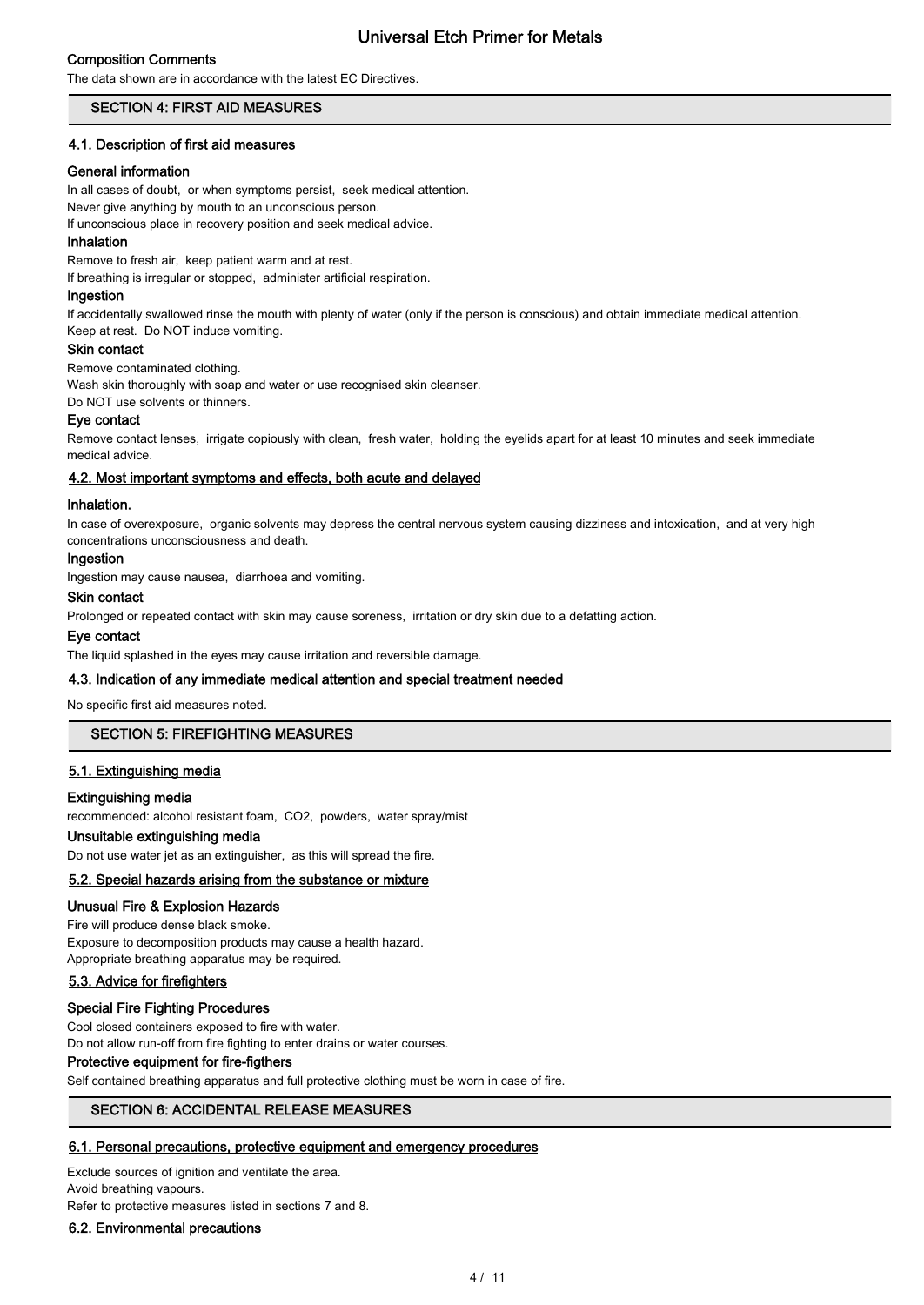## Do not allow to enter drains or watercourses.

If the product contaminates lakes, rivers or sewage, inform appropriate authorities in accordance with local regulations.

## 6.3. Methods and material for containment and cleaning up

Contain and collect spillage with non-combustible absorbent materials, e.g. sand, earth, vermiculite, diatomaceous earth and place in container for disposal according to local regulations (see section 13). Clean preferably with a detergent - avoid use of solvents.

## 6.4. Reference to other sections

For personal protection, see section 8. Collect and dispose of spillage as indicated in section 13.

# SECTION 7: HANDLING AND STORAGE

## 7.1. Precautions for safe handling

The Manual Handling Operations Regulations may apply to the handling of containers of this product.

To assist employers, the following method of calculating the weight for any pack size is given. Take the pack size volume in litres and multiply this figure by the specific gravity value given in Section 9. This will give the net weight of the coating in kilograms. Allowance will then have to be made for the immediate packaging to give an approximate gross weight.

Prevent the creation of flammable or explosive concentrations of vapour in air and avoid vapour concentration higher than the occupational exposure limits.

In addition, the product should only be used in areas from which all naked lights and other sources of ignition have been excluded. Electrical equipment should be protected to the appropriate standard.

Mixture may charge electrostatically: always use earthing leads when transferring from one container to another.

Operators should wear anti-static footwear and clothing and floors should be of the conducting type.

Isolate from sources of heat, sparks and open flame.

Non-sparking tools should be used.

Avoid skin and eye contact.

Avoid the inhalation of dust, particulates and spray mist arising from the application of this mixture.

Avoid inhalation of dust from sanding.

Smoking, eating and drinking should be prohibited in application area.

For personal protection see Section 8.

Never use pressure to empty: container is not a pressure vessel.

Always keep in containers of same material as the original one.

Comply with the health and safety at work laws.

Do not allow to enter drains or water courses.

Wash hands before eating and before leaving the site.

Remove contaminated clothing and protective equipment before entering eating areas.

Information on fire and explosion protection.

Vapours are heavier than air and may spread along floors.

Vapours may form explosive mixtures with air.

## 7.2. Conditions for safe storage, including any incompatibilities

Store in accordance with the Dangerous Substances and Explosive Atmospheres Regulations (DSEAR). The requirements are given in the HSE Approved Code of Practice and Guidance, Storage of Dangerous Substances: DSEAR.

The principles contained in the HSE guidance note Chemical Warehousing: The Storage of Packaged Dangerous Substances, should be observed when storing this product.

Notes on joint storage.

Store away from oxidising agents, from strongly alkaline and strongly acid materials as well of amines, alcohols and water.

Additional information on storage conditions

Observe label precautions.

Store between 5 and 25 °C in a dry, well ventilated place away from sources of heat and direct sunlight.

Keep container tightly closed.

Keep away from sources of ignition.

No smoking.

Prevent unauthorised access.

Containers which are opened must be carefully resealed and kept upright to prevent leakage.

# 7.3. Specific end use(s)

The identified uses for this product are detailed in Section 1.2.

# SECTION 8: EXPOSURE CONTROLS/PERSONAL PROTECTION

# 8.1. Control parameters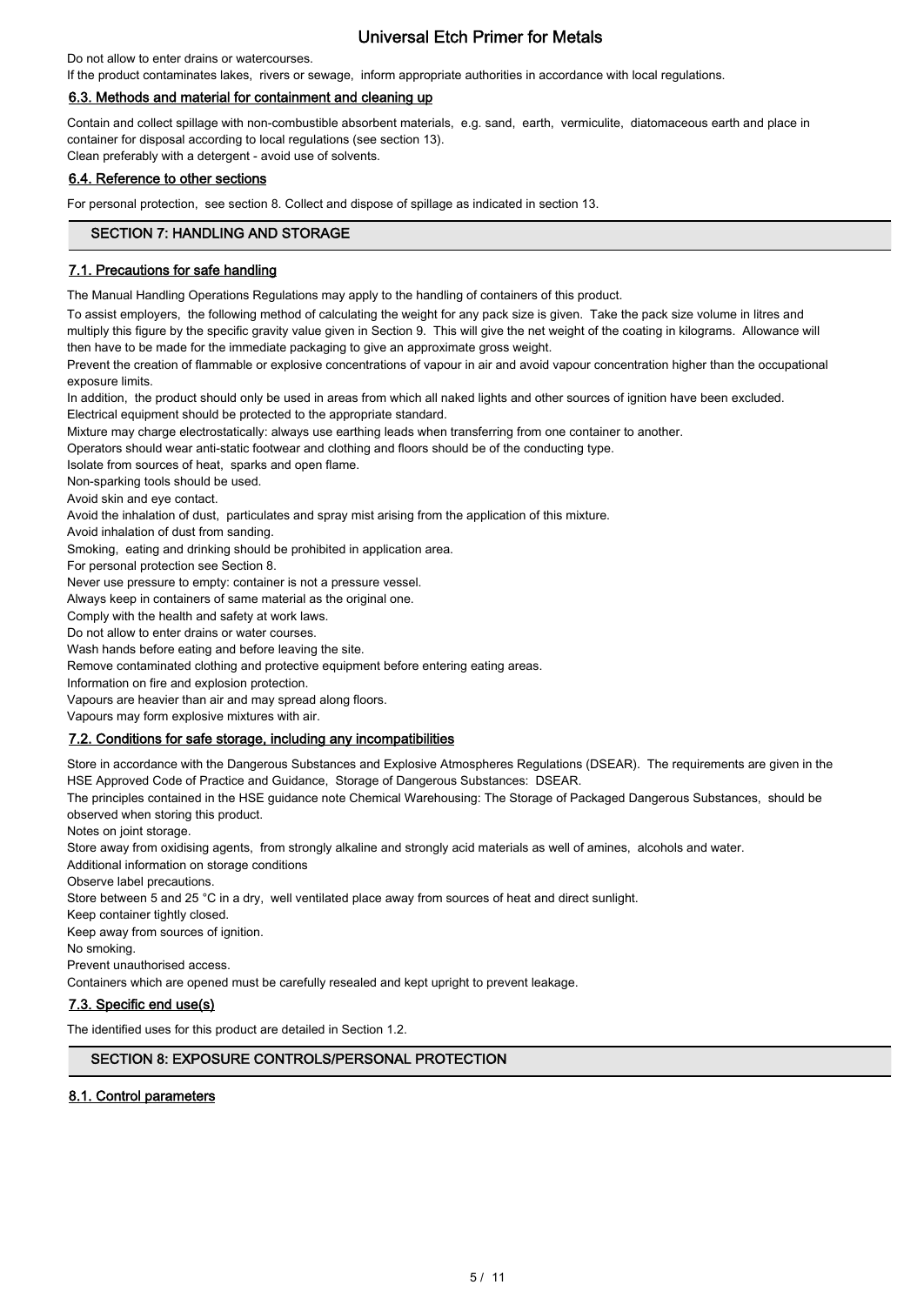| Name                 | <b>STD</b> |                | TWA - 8 Hrs      |                | STEL - 15 Min    | <b>Notes</b> |
|----------------------|------------|----------------|------------------|----------------|------------------|--------------|
| 1-METHOXY-2-PROPANOL | WEL        | 100<br>ppm(Sk) | 375<br>mg/m3(Sk) | 150<br>ppm(Sk) | 560<br>mg/m3(Sk) |              |
| BUTANOL-norm         | WEL        |                |                  | 50 ppm         | 154 mg/m3        | <b>Sk</b>    |
| <b>IETHANOL</b>      | WEL        | 1000 ppm       | 1920 mg/m3       |                |                  |              |
| IFORMALDEHYDE %      | <b>WEL</b> | 2 ppm          | $2.5$ mg/m $3$   | 2 ppm          | $2.5$ mg/m $3$   |              |
| IISO-BUTANOL         | <b>WEL</b> | 50 ppm         | 154 mg/m3        | 75 ppm         | 231 mg/m3        | <b>Sk</b>    |
| <b>IMETHANOL</b>     | <b>WEL</b> | 200 ppm        | 266 mg/m3        | 250 ppm        | 333 mg/m3        | <b>Sk</b>    |
| PHENOL               | WEL        | 2 ppm(Sk)      |                  |                |                  |              |
| IPROPAN-2-OL         | WEL        | 400 ppm        | 999 mg/m3        | 500 ppm        | 1250 mg/m3       |              |

WEL = Workplace Exposure Limit.

Sk = Can be absorbed through skin.

# Ingredient Comments

According to EH40 - List of approved workplace exposure limits.

#### 8.2. Exposure controls

#### Protective equipment



## Process conditions

Provide eyewash station.

#### Engineering measures

Provide adequate ventilation. Where reasonably practicable this should be achieved by the use of local exhaust ventilation and good general extraction.

If local exhaust ventilation and good general extraction are not sufficient to maintain concentrations of solvent vapour below the OEL, suitable respiratory protection must be worn.

 Dry sanding, flame cutting and/or welding of the dry paint film may give rise to dust and/or hazardous fumes. Wet sanding should be used wherever possible. If exposure cannot be avoided by the provision of local exhaust ventilation, suitable respiratory protective equipment should be used.

See Respiratory Equipment below.

## Respiratory equipment

Air-fed protective respiratory equipment should be worn by spray operators even when good ventilation is provided.

In other operations, if local exhaust ventilation and good general extraction are not sufficient to maintain concentrations of particulates and solvent vapour below the OEL, suitable respiratory protection must be worn. If workers are exposed to concentrations above the exposure limit they must use appropriate, certified respirators.

#### Hand protection

There is no one glove material or combination of materials that will give unlimited resistance to any individual or combination of chemicals. For prolonged or repeated handling, use chemically resistant gloves made of Viton.

The breakthrough time must be greater than the end use time of the product.

The instructions and information provided by the glove manufacturer on use, storage, maintenance and replacement must be followed. Gloves should be replaced regularly and if there is any sign of damage to the glove material. Always ensure that gloves are free from defects and that they are stored and used correctly.

The performance and effectiveness of the glove may be reduced by physical/chemical damage and poor maintenance.

Barrier creams may help to protect the exposed areas of the skin, they should however not be applied once exposure has occurred.

#### Eye protection

Use safety eyewear designed to protect against splash of liquids.

#### Other Protection

Wear appropriate clothing to prevent any possibility of skin contact.

#### Hygiene measures

DO NOT SMOKE IN WORK AREA! Wash at the end of each work shift and before eating, smoking and using the toilet. Promptly remove any clothing that becomes contaminated. Use appropriate skin cream to prevent drying of skin. When using do not eat, drink or smoke.

#### Skin protection

Personnel should wear anti-static clothing made of natural fibre or of high temperature resistant synthetic fibre.

### Environmental Exposure Controls

Refer to the Environmental Protection Act and the Control of Pollution Act. Do not allow to enter drains or water courses.

# SECTION 9: PHYSICAL AND CHEMICAL PROPERTIES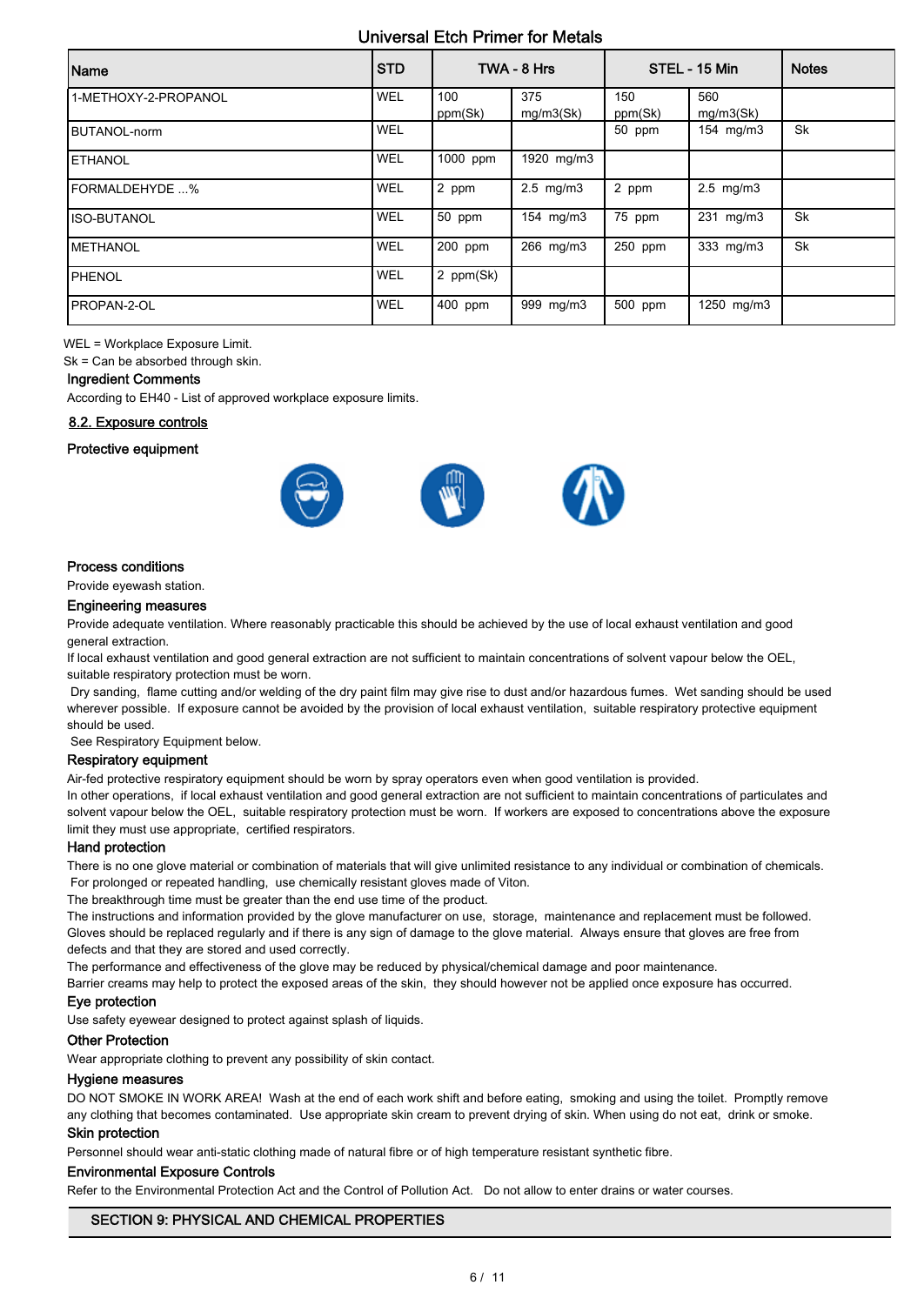# 9.1. Information on basic physical and chemical properties

| Appearance                                 | Thin liquid.                           |
|--------------------------------------------|----------------------------------------|
| Colour                                     | Various                                |
| Odour                                      | Pungent.                               |
| <b>Solubility</b>                          | Partially miscible with water.         |
| Initial boiling point and boiling<br>range | 79 - 122°C 760 mm Hg                   |
| <b>Relative density</b>                    | $0.85 - 0.95 20^{\circ}$ C             |
| Vapour density (air=1)                     | Heavier than air                       |
| Vapour pressure                            | $0.6 - 1.2$ kPa $21^{\circ}$ C         |
| pH-Value, Conc. Solution                   |                                        |
| Not determined.                            |                                        |
| Flash point (°C)                           | 0 - 21°C Sh CC (Setaflash closed cup). |
| Auto Ignition Temperature (°C)             | $270 - 360^{\circ}$ C                  |
| Flammability Limit - Lower(%)              | 1.4                                    |
| Flammability Limit - Upper(%)              | 12                                     |
| 9.2. Other information                     |                                        |
| <b>Volatile Organic Compound</b><br>(VOC)  | 680 - 700 g/litre                      |
| <b>Volatile Organic Compound</b><br>(VOC)  | 72 - 78 g/100 g                        |

SECTION 10: STABILITY AND REACTIVITY

# 10.1. Reactivity

Stable under recommended storage and handling conditions (see section 7). When exposed to high temperatures may produce hazardous decomposition products.

#### 10.2. Chemical stability

Stable under recommended storage and handling conditions (see section 7). In a fire, hazardous decomposition products may be produced.

#### 10.3. Possibility of hazardous reactions

Risk of self-ignition of used cleaning rags, paper wipes etc. Contaminated materials should be soaked in water and placed in a closed metal container before disposal

## 10.4. Conditions to avoid

Avoid heat, flames and other sources of ignition. When exposed to high temperatures may produce hazardous decomposition products.

## 10.5. Incompatible materials

## Materials To Avoid

Keep away from oxidising agents, strongly alkaline and strongly acid materials in order to avoid exothermic reactions

# 10.6. Hazardous decomposition products

such as carbon monoxide and dioxide, smoke, oxides of nitrogen etc.

#### SECTION 11: TOXICOLOGICAL INFORMATION

#### 11.1. Information on toxicological effects

## General information

There are no data available on the mixture itself.

 The mixture has been assessed following the conventional method of the Dangerous Preparations Directive 1999/45/EC and classified for toxicological hazards accordingly. See sections 2 and 3 for details.

 Formaldehyde is released during the curing. Formaldehyde may cause irreversible effects, is irritating to the mucous membranes and may cause skin sensitisation

# Inhalation

Exposure to component solvents vapours concentration in excess of the stated occupational exposure limit may result in adverse health effects such as mucous membrane and respiratory system irritation and adverse effects on kidney, liver and central nervous system.

#### Ingestion

Ingestion may cause nausea, diarrhoea and vomiting.

# Skin contact

Repeated or prolonged contact with the mixture may cause removal of natural fat from the skin resulting in non-allergic contact dermatitis and absorption through the skin.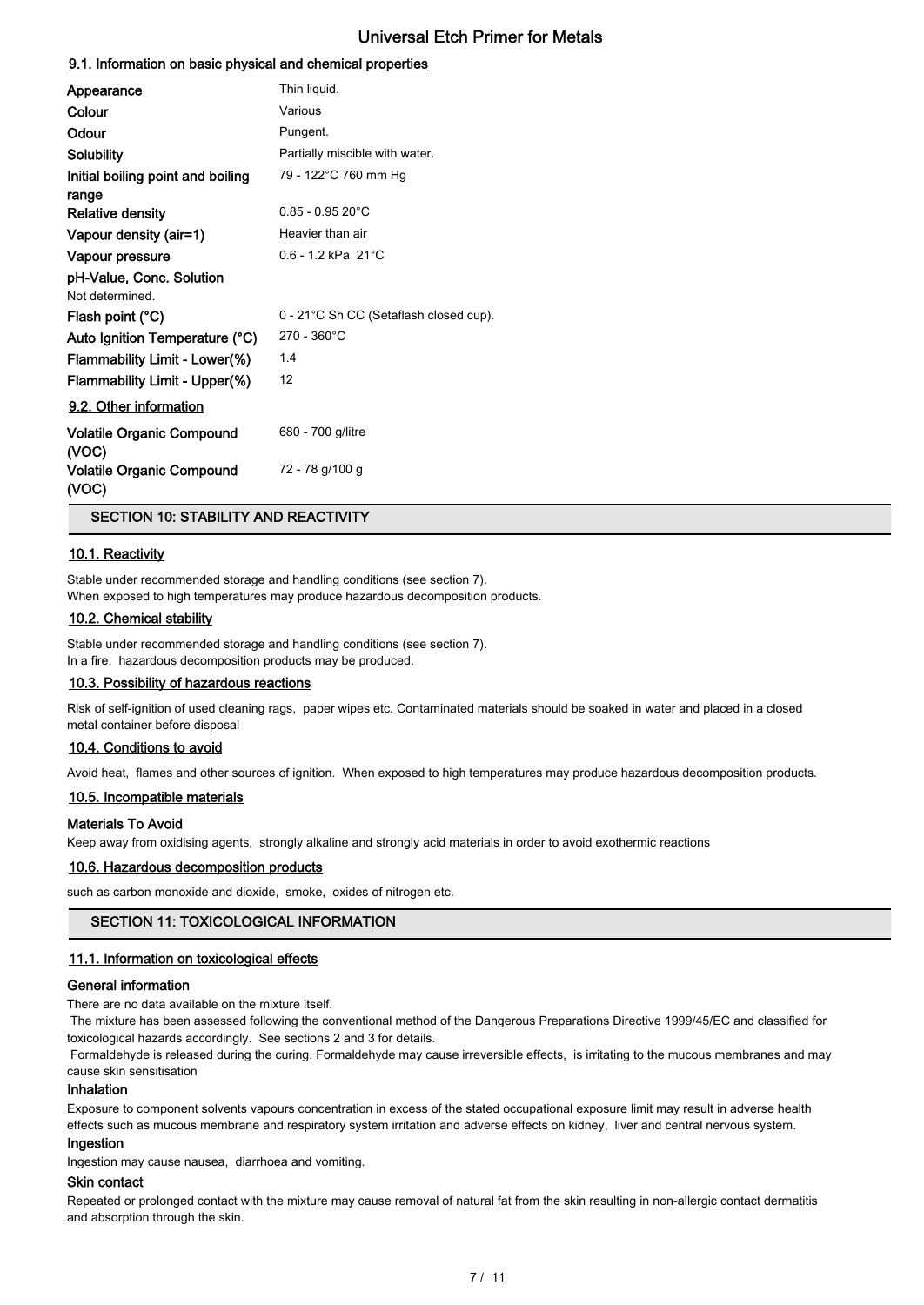# Eye contact

Irritating and may cause redness and pain. The liquid splashed in the eyes may cause irritation and reversible damage.

#### Medical Symptoms

Symptoms and signs include headache, dizziness, fatigue, muscular weakness, drowsiness and in extreme cases, loss of consciousness.

Solvents may cause some of the above effects by absorption through the skin.

## Medical Considerations

This takes into account, where known, delayed and immediate effects and also chronic effects of components from short-term and long-term exposure by oral, inhalation and dermal routes of exposure and eye contact.

# SECTION 12: ECOLOGICAL INFORMATION

## **Ecotoxicity**

There are no data available on the mixture itself. The mixture has been assessed following the conventional method of the Dangerous Preparations Directive 1999/45/EC and is classified for eco-toxicological properties accordingly. See Sections 2 and 3 for details. The product should not be allowed to enter drains or water courses.

# 12.1. Toxicity

# Acute Fish Toxicity

There is no toxicity data for this product.

# 12.2. Persistence and degradability

# **Degradability**

There are no data on the degradability of this product.

## 12.3. Bioaccumulative potential

## Bioaccumulative potential

No data available on bioaccumulation.

# 12.4. Mobility in soil

## Mobility:

The product is insoluble in water.

# 12.5. Results of PBT and vPvB assessment

This product does not contain any PBT or vPvB substances.

## 12.6. Other adverse effects

Not determined.

# SECTION 13: DISPOSAL CONSIDERATIONS

## General information

Do not allow to enter drains or water courses.

## 13.1. Waste treatment methods

Waste and emptied containers are controlled wastes and should be disposed of in accordance with The Environment Protection (Duty of Care) Regulations" (in England, Scotland, Wales) or The Controlled Waste (Duty of Care) Regulations (in Northern Ireland).

## Waste Class

The European Waste Catalogue classification of this product, when disposed of as waste is:

Waste Code: Name of Waste (according to Directive 2000/532/EC):

08 01 11 Waste paint and varnish containing organic solvents or other dangerous substances

If this product is mixed with other wastes, the original waste product code may no longer apply and the appropriate code should be

assigned

For further information contact your local waste authority.

Empty containers must be scrapped or reconditioned.

Using information provided in this safety data sheet, advice should be obtained from the local waste authority on the classification of empty containers.

Dispose of empty containers contaminated by the product in accordance with local or national legal provisions.

## SECTION 14: TRANSPORT INFORMATION

Air Transport Notes The information provided in this section may not be valid for transport by Air. Please call the number in section 1 of this safety data sheet to obtain more information about the transport of this product by air.

# 14.1. UN number

UN 1263

## 14.2. UN proper shipping name

## PAINT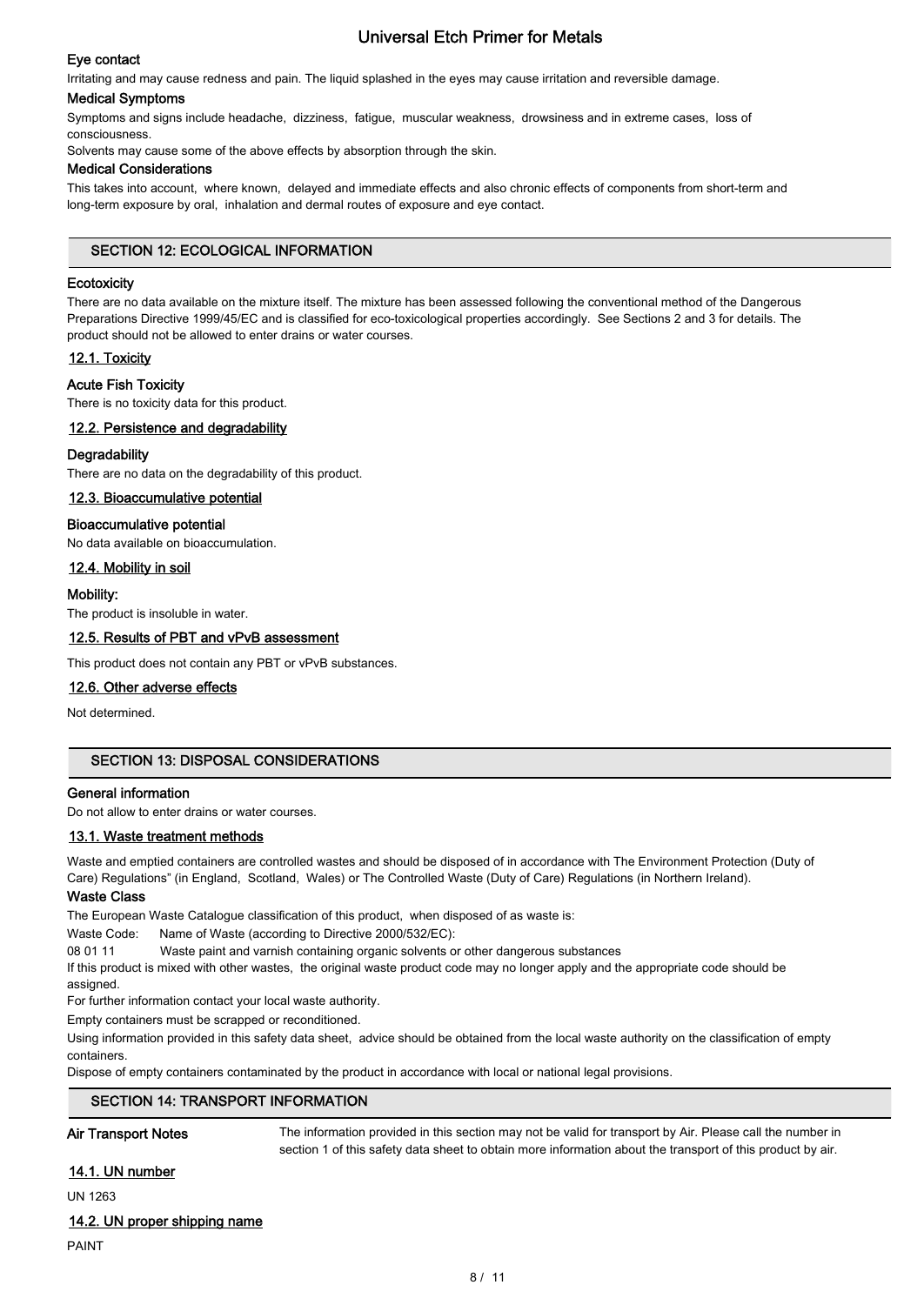# 14.3. Transport hazard class(es)

3 ADR Label No. 3 Transport Labels



# 14.4. Packing group

PG II

# 14.5. Environmental hazards

# Environmentally Hazardous Substance/Marine Pollutant

No.

# 14.6. Special precautions for user

Transport within the user's premises: always transport in closed containers that are upright and secure. Ensure that persons transporting the product know what to do in the event of accident or spillage.

EMS F-E, S-E Tunnel Restriction Code (D/E)

# 14.7. Transport in bulk according to Annex II of MARPOL73/78 and the IBC Code

Not relevant

# SECTION 15: REGULATORY INFORMATION

# 15.1. Safety, health and environmental regulations/legislation specific for the substance or mixture

# Uk Regulatory References

The provisions of the Health and Safety at Work Act and the Control of Substances Hazardous to Health Regulations apply to the use of this product at work.

# Environmental Listing

The Environmental Protection (Duty of Care) Regulations 1992 (SI 1992:2839), TSO.

Hazardous Waste Regulations 2005 (SI 2005:894) and amendments

# Statutory Instruments

The Control of Substances Hazardous to Health Regulations 2002(SI 2002:1689) and amendments.

The Dangerous Substances & Explosive Atmospheres Regulations 2002(SI 2002:2776).

The Manual Handling Operations Regulations 1992, (SI 1992:2793)and amendment, The Stationery Office.

The Chemicals (Hazard Information and Packaging for Supply) Regulations 2009 (S.I 2009 No. 716).

# Approved Code Of Practice

Control of Substances Hazardous to Health (Fifth Edition) (HSE Books L5)

Storage of Dangerous Substances (2003) (HSE Books L135)

Dangerous Substances and Explosive Atmospheres Regulations 2002, (HSE Books L138)

# Guidance Notes

The Approved Classification and Labelling Guide, 6th edition.

COSHH Essentials: easy steps to control chemicals, HSG 193. HSE books. Control Guidance Sheets, which may be relevant to the particular conditions of use, can also be found in this publication.

Chemical Warehousing: Storage of Flammable Liquids in Containers(HSG51), HSE Books.

Storage: Packaged Dangerous Substances HSG71, HSE.

A Guide to Working with Solvents (INDG 272), HSE.

Spraying of Flammable Liquids HSG178

Best Practice Guideline 5 "Safe Use of Gloves (June 2010) published by the European Solvents Industry Group (ESIG) available at www.esig.org/en/library/publications/best-practice-guides

# EU Legislation

Regulation (EC) No 1907/2006 of the European Parliament and of the Council of 18 December 2006 concerning the Registration, Evaluation, Authorisation and Restriction of Chemicals (REACH), establishing a European Chemicals Agency, amending Directive 1999/45/EC and repealing Council Regulation (EEC) No 793/93 and Commission Regulation (EC) No 1488/94 as well as Council Directive 76/769/EEC and Commission Directives 91/155/EEC, 93/67/EEC, 93/105/EC and 2000/21/EC, including amendments. Regulation (EC) No 1272/2008 of the European Parliament and of the Council of 16 December 2008 on classification, labelling and packaging of substances and mixtures, amending and repealing Directives 67/548/EEC and 1999/45/EC, and amending Regulation (EC) No 1907/2006 with amendments.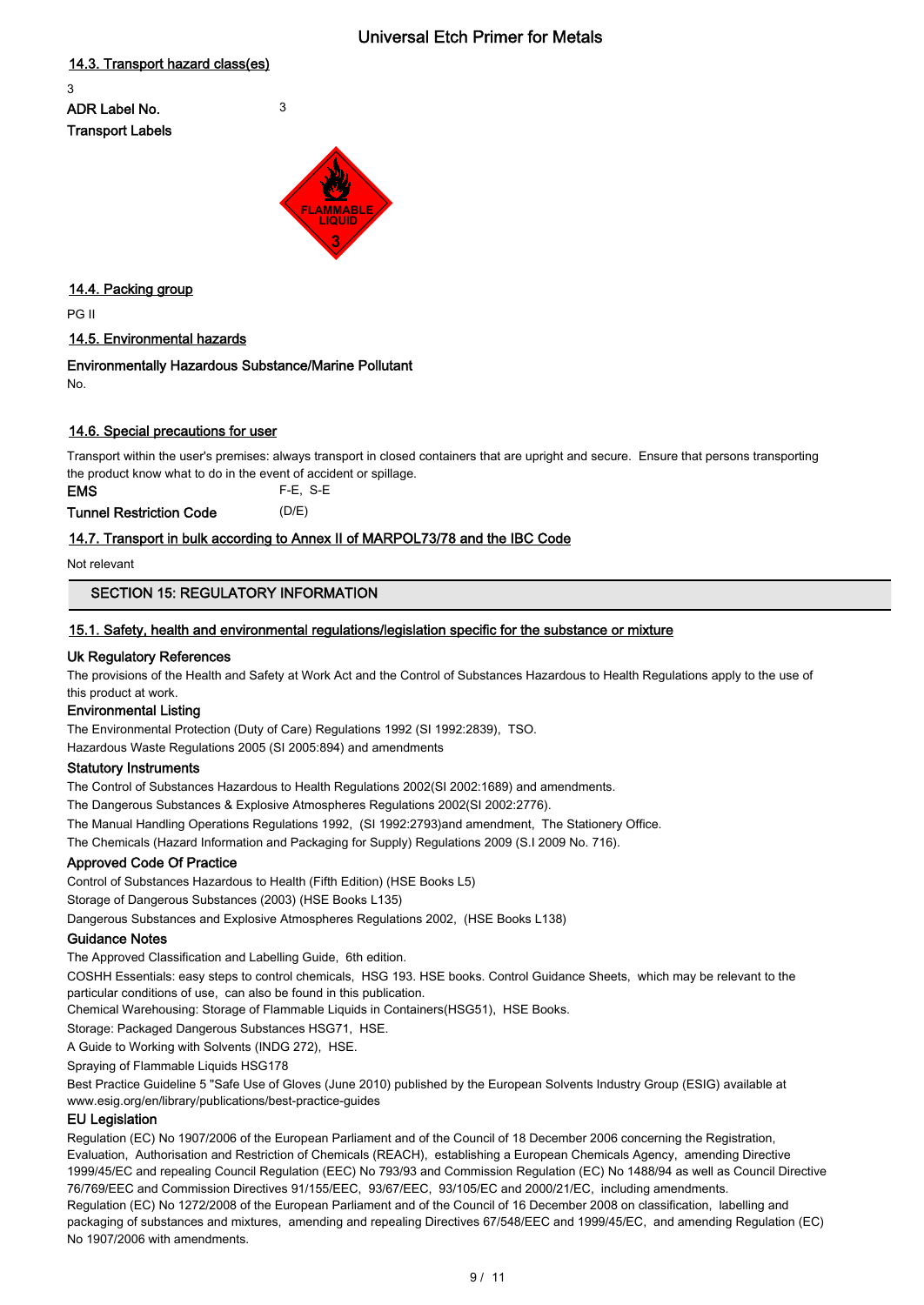# National Regulations

Workplace Exposure Limits 2005 (EH40)

# 15.2. Chemical Safety Assessment

No chemical safety assessment has been carried out.

# SECTION 16: OTHER INFORMATION

# General information

The product should not be used for purposes other than those shown in Section 1.

| <b>Revision Comments</b>         |                                                                                                                                 |
|----------------------------------|---------------------------------------------------------------------------------------------------------------------------------|
| This is the first issue.         |                                                                                                                                 |
| <b>Issued By</b>                 | <b>Product Steward</b>                                                                                                          |
| <b>Revision Date</b>             | 20 June 2013                                                                                                                    |
| Revision                         | 1.00                                                                                                                            |
| <b>Risk Phrases In Full</b>      |                                                                                                                                 |
| R34                              | Causes burns.                                                                                                                   |
| R <sub>10</sub>                  | Flammable.                                                                                                                      |
| R <sub>22</sub>                  | Harmful if swallowed.                                                                                                           |
| R48/20/21/22                     | Harmful: danger of serious damage to health by prolonged exposure through inhalation, in contact with<br>skin and if swallowed. |
| R <sub>11</sub>                  | Highly flammable                                                                                                                |
| R36                              | Irritating to eyes.                                                                                                             |
| R37/38                           | Irritating to respiratory system and skin.                                                                                      |
| R37                              | Irritating to respiratory system.                                                                                               |
| R40                              | Limited evidence of a carcinogenic effect.                                                                                      |
| R43                              | May cause sensitisation by skin contact.                                                                                        |
| R68                              | Possible risk of irreversible effects.                                                                                          |
| R41                              | Risk of serious damage to eyes.                                                                                                 |
| R23/24/25                        | Toxic by inhalation, in contact with skin and if swallowed.                                                                     |
| R39/23/24/25                     | Toxic: danger of very serious irreversible effects through inhalation, in contact with skin and if swallowed.                   |
| R67                              | Vapours may cause drowsiness and dizziness.                                                                                     |
| R50/53                           | Very toxic to aquatic organisms, may cause long-term adverse effects in the aquatic environment.                                |
| <b>Hazard Statements In Full</b> |                                                                                                                                 |
| H370                             | Causes damage to organs << Organs>>.                                                                                            |
| H318                             | Causes serious eye damage.                                                                                                      |
| H319                             | Causes serious eye irritation.                                                                                                  |
| H314                             | Causes severe skin burns and eye damage.                                                                                        |
| H315                             | Causes skin irritation.                                                                                                         |
| H <sub>226</sub>                 | Flammable liquid and vapour.                                                                                                    |
| H302                             | Harmful if swallowed.                                                                                                           |
| H <sub>225</sub>                 | Highly flammable liquid and vapour.                                                                                             |
| H317                             | May cause an allergic skin reaction.                                                                                            |
| H373                             | May cause damage to organs << Organs>> through prolonged or repeated exposure.                                                  |
| H336                             | May cause drowsiness or dizziness.                                                                                              |
| H335                             | May cause respiratory irritation.                                                                                               |
| H351                             | Suspected of causing cancer.                                                                                                    |
| H341                             | Suspected of causing genetic defects.                                                                                           |
| H331                             | Toxic if inhaled.                                                                                                               |
| H301                             | Toxic if swallowed.                                                                                                             |
| H311                             | Toxic in contact with skin.                                                                                                     |
| H410                             | Very toxic to aquatic life with long lasting effects.                                                                           |
| H400                             | Very toxic to aquatic life.                                                                                                     |